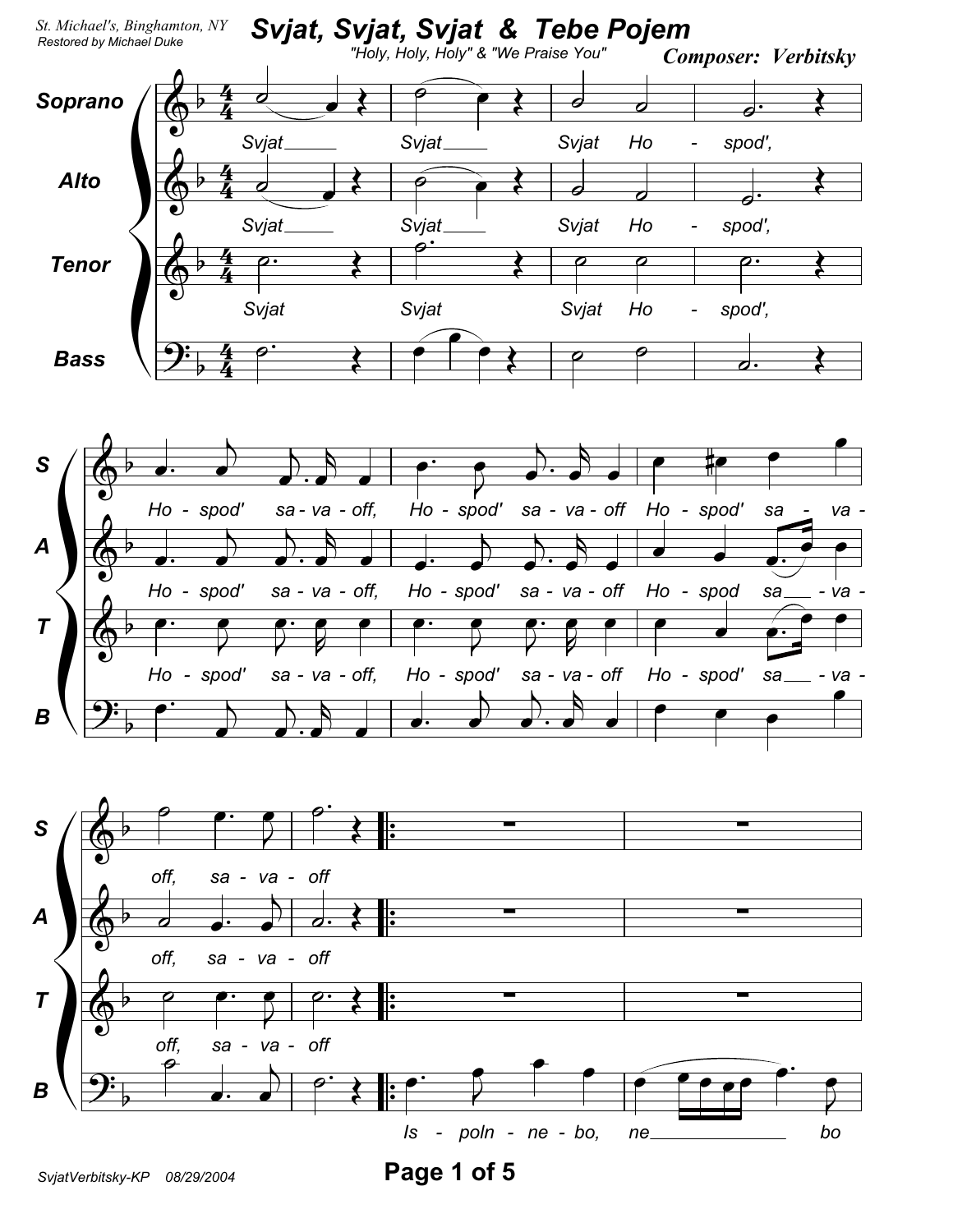```
St. Michael's, Binghamton, NY
```
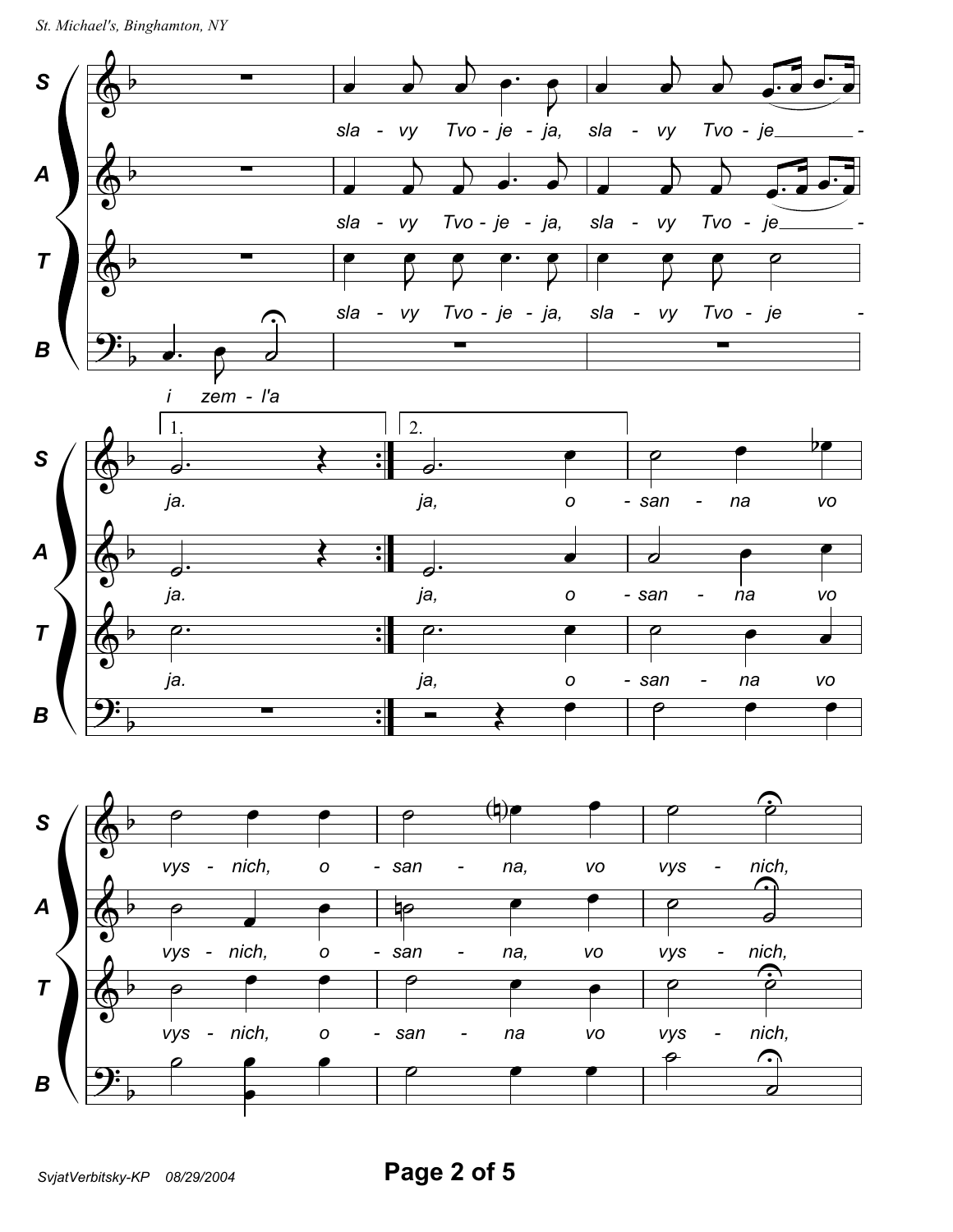

SvjatVerbitsky-KP 08/29/2004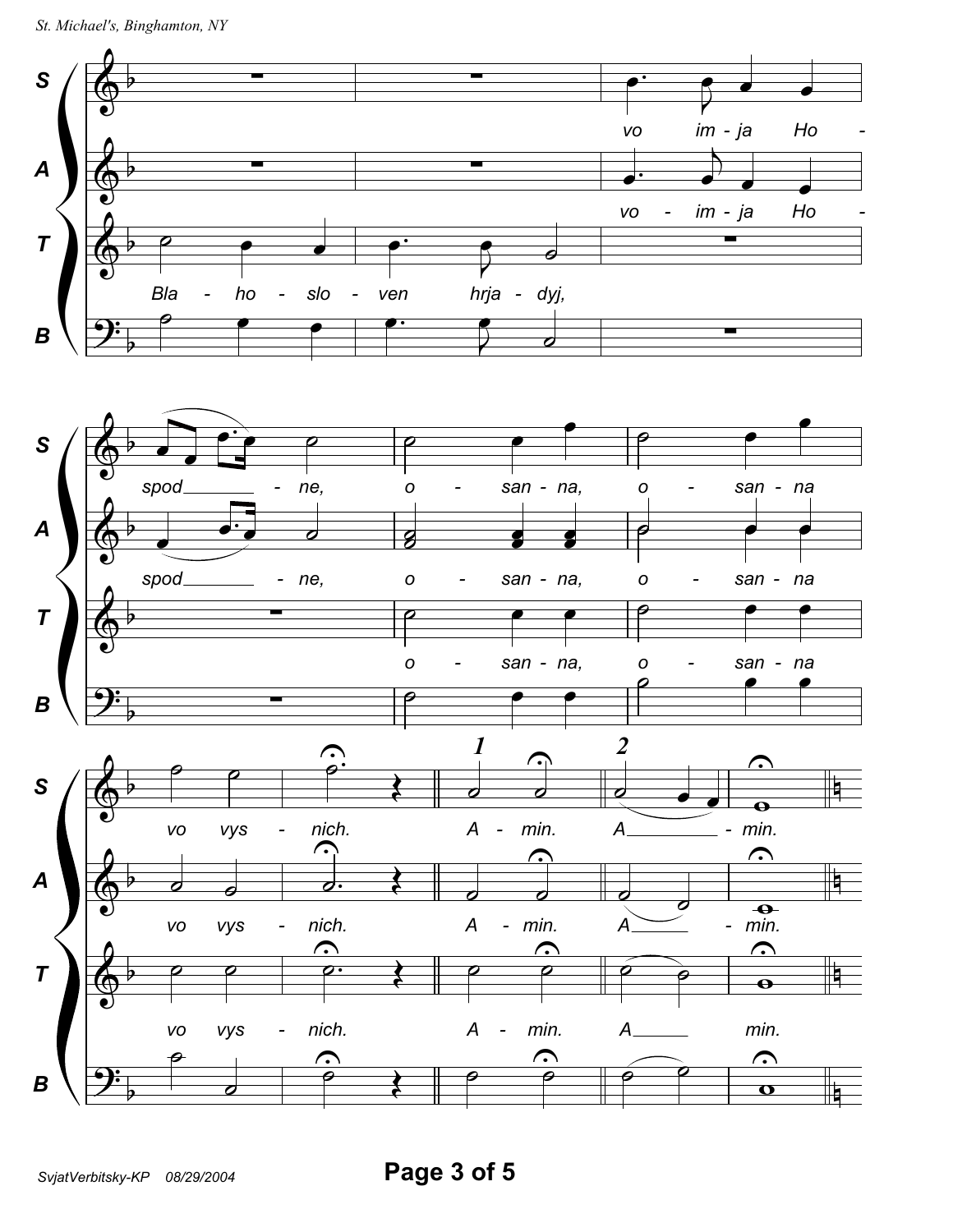